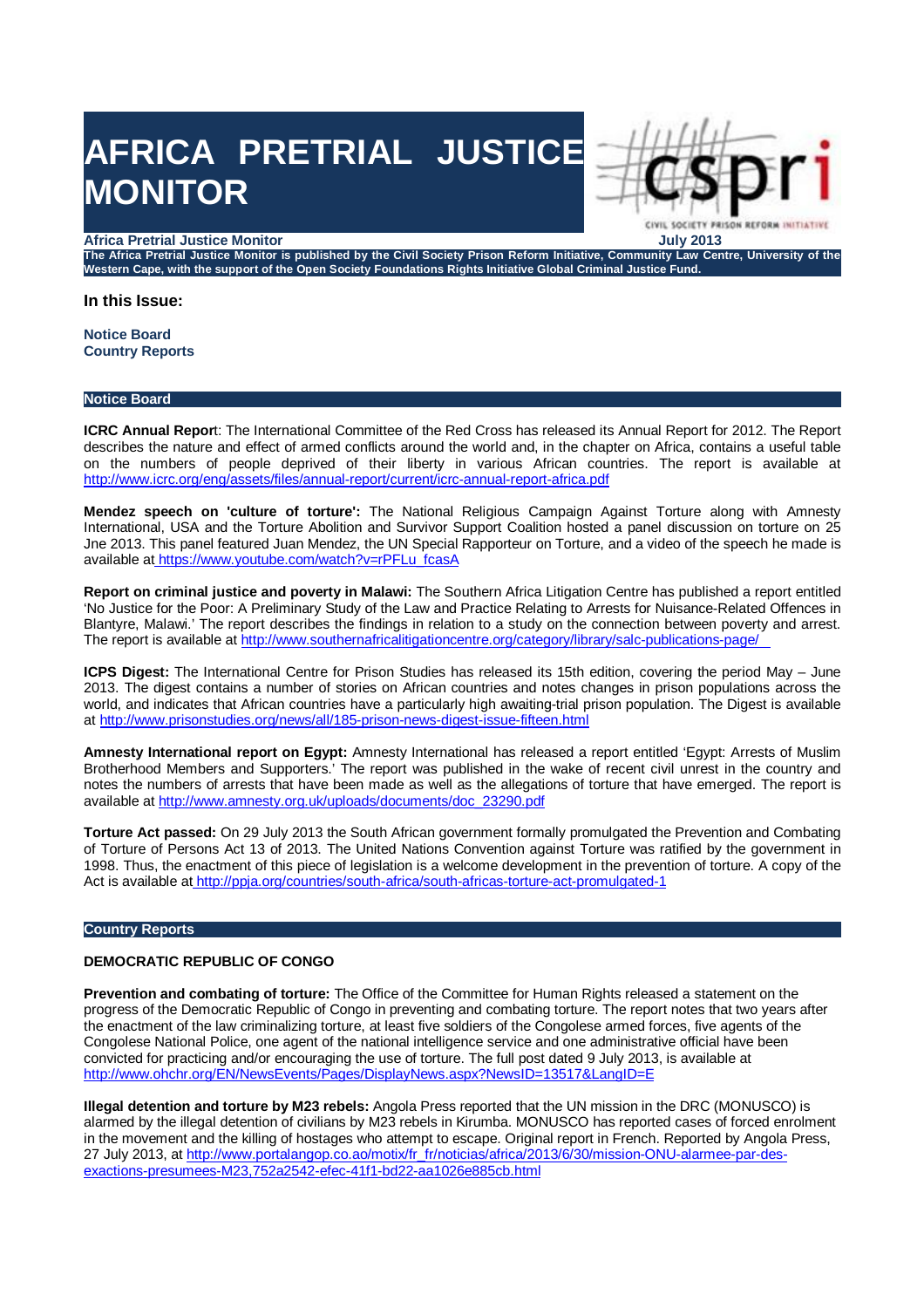**Illegal detention and torture by M23 rebels:** Angola Press reported that the UN mission in the DRC (MONUSCO) is alarmed by the illegal detention of civilians by M23 rebels in Kirumba. MONUSCO has reported cases of forced enrolment in the movement and the killing of hostages who attempt to escape. Original report in French. Reported by Angola Press, 27 July 2013, at http://www.portalangop.co.ao/motix/fr\_fr/noticias/africa/2013/6/30/mission-ONU-alarmee-par-desexactions-presumees-M23,752a2542-efec-41f1-bd22-aa1026e885cb.html

## **LIBYA**

**Mass prison escape:** The Independent reported that more than 1000 detainees escaped from a prison near the eastern city of Benghazi during a mass prison escape. The mass escape reportedly took place during a mass public protest against the killing of an activist critical of the Muslim Brotherhood. The report notes that those that escaped were either convicted of or were facing serious chargeS. Reported by Esam Mohamed, 27 July 2013, at http://www.independent.co.uk/news/world/africa/more-than-1000-inmates-escape-from-libyas-alkweifiya-prison-8735076.html Also reported at http://www.enca.com/africa/protesters-help-prisoners-escape

### **MAURITANIA**

**Allegations of torture:** Amnesty International posted a report on their website on the findings of a recent mission to prisons in Mauritania. The report notes that police are using torture to coerce men, women and children to confess to crimes while in custody. Prisoners, including those held on ordinary and terrorism-related charges, reportedly stated that many of them had been beaten as well as tried in grossly unfair procedures. Reported by Amnesty International, 26 June 2013, at http://www.amnesty.org/en/news/men-women-and-children-tortured-confess-crimes-mauritania-2013-06-25

## **MOROCCO**

**Coercion and torture by police**: Human Rights Watch released a video wherein former detainees of the Moroccan police and a number of experts discuss the ways in which confessions are coerced from suspects by means of torture. The video is available at http://www.youtube.com/watch?v=KeQUko1IAhA&feature=c4-overview-vl&list=PL73F4876AF62C15CC

## **SOUTH AFRICA**

**Clarification of government policy**: The South African Government Information portal released a statement describing recent undertakings on the part of the Department of Correctional Services to better understand best-practice in relation to the electronic monitoring of parolees. The statement also purports to clarify the implemention of section 49G of the Correctional Services Act, which, the statement emphasises, is intended to establish whether further remand detention is still appropriate in certain cases. The statement, published on 2 July 2013, is available at http://www.info.gov.za/speech/DynamicAction?pageid=461&sid=37701&tid=111652 Also reported at http://www.iol.co.za/news/south-africa/western-cape/sa-prisons-set-for-hi-tech-systems-1.1541475#.UgNWQ1MmxxI

**Review of lengthy detention:** Times Live reported that on 1 July 2013, section 49G of the Correctional Services Act, which requires that detainees who have been in remand detention for more than two years must have their continued detention review by a court, came into force. The report states that approximately 2700 out of almost 45 000 remand detainees have been in remand detention for more than two years. Reported by Aarti Narsee, 4 July 2013, at http://www.timeslive.co.za/thetimes/2013/07/04/fears-as-jail-birds-get-new-deal Also reported at http://www.iol.co.za/news/south-africa/western-cape/sa-prisons-set-for-hi-tech-systems-1.1541475#.UgNWQ1MmxxI

**Alleged denial of medical treatment:** IOL reported that on Friday 12 July 2013 a correctional services official was called to explain to the Pretoria North Magistrate's Court why four men arrested in connection with a murder charge had not received medical attention. The report notes that one of the four men stated that although he had been taken to a hospital, he had simply been given pain killers. Reported by IOL, 12 July 2013, at http://www.iol.co.za/news/crime-courts/treatmentrow-over-murder-accused-1.1546168

**Detainee commits suicide:** The Mail and Guardian reported that Sfiso Makhubo, a detainee at Johannesburg Medium A, was found dead in his cell on Thursday, 25 July 2013. Makhubo, who had been detained alone in a single cell, had reportedly hanged himself with a blanket. He was reportedly facing 122 charges, including the rape of 35 children. The report notes that the Department of Correctional Services opened an investigation into his death. Reported by Khuthala Nandipha, 25 July 2013, at http://mg.co.za/article/2013-07-25-alleged-hiv-serial-rapist-sfiso-makhubo-found-dead-in-cell Also reported at http://worldnews.nbcnews.com/\_news/2013/07/25/19677010-alleged-serial-rapist-found-dead-in-southafrica-prison-cell-hours-before-trial and http://www.bbc.co.uk/news/world-africa-23453592

## **SOUTH SUDAN**

**Journalists detained**: eNCA reported that South Sudan's security services detained two Ugandan journalists who were filming in the capital Juba. The report notes that it was unclear as to what the reasons were behind the arrest but that relations between the security services and the media have deteriorated recently. Reported by eNCA, 30 July 2013, at http://www.enca.com/africa/journos-detained-south-sudan